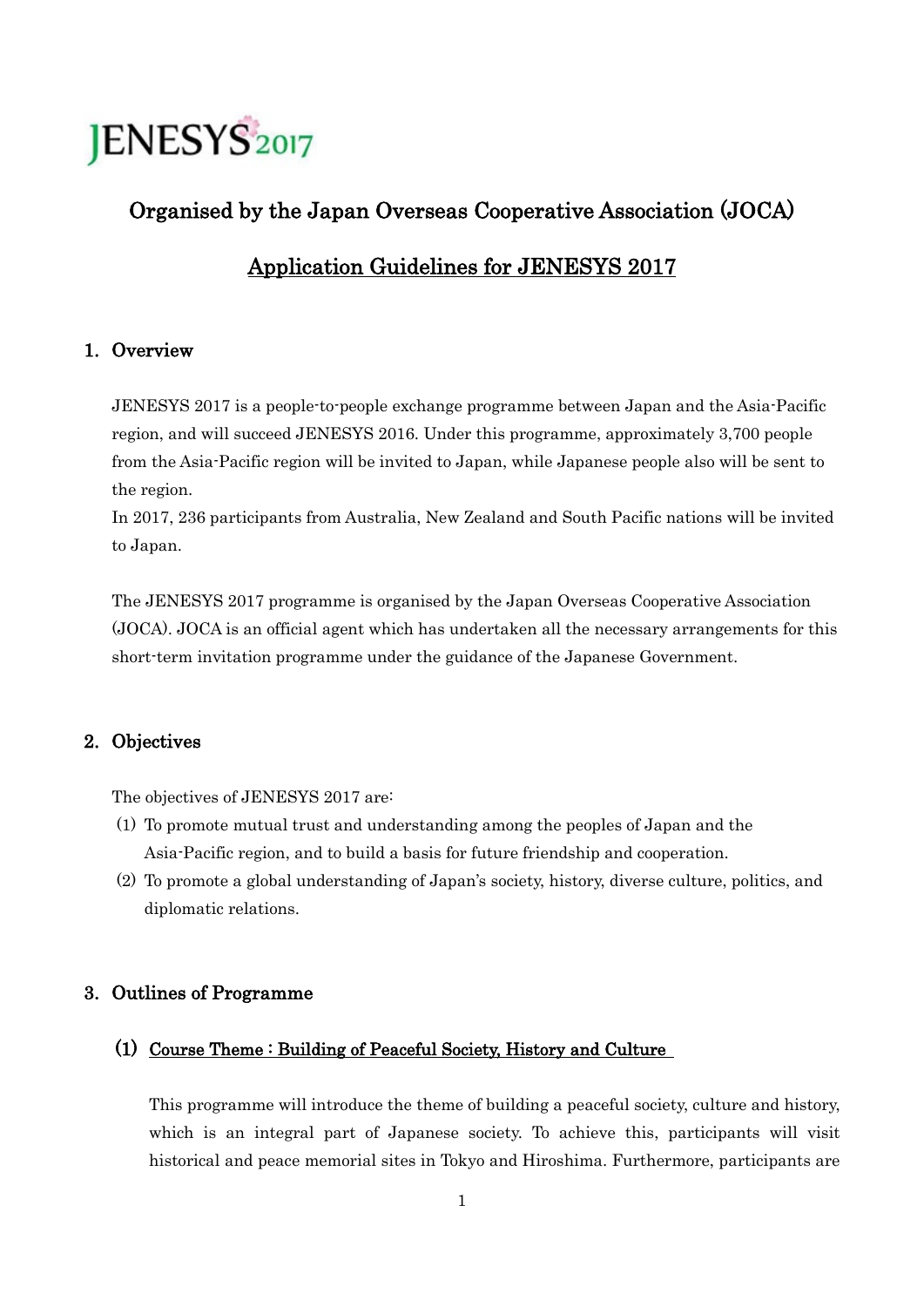expected to deepen their understanding of Japanese society, history and culture by interacting with Japanese people, exchanging ideas with Japanese students, and staying in a homestay environment.

## (2) Course Details

- i. Duration: 29 November,  $2017 \sim 7$  December, 2017
	- \*Dates of departure for Japan: 29 November, 2017 (Applicants in Victoria), 28 November, 2017 (Applicants in South Australia and Tasmania).
	- \*\*Dates of arrival from Japan: 7 December, 2017 (Applicants in Victoria), 8 December, 2017 (Applicants in South Australia and Tasmania)
- ii. Number of participants: 35
- iii. Participating country: Australia
- iv. Language spoken during the programme: English
- v. Programme destinations: Tokyo and Hiroshima

#### 4. Qualifications and Eligibilities of Applicants

Applicants should meet the following criteria:

- (1) Understand and agree with the aims of JENESYS 2017
- (2) Hold Australian citizenship (Australian Permanent Residency holders are not eligible to apply)
- (3) Aged between 18 and 35
- (4) Currently enrolled as a student at university
- (5) Have not participated in any programme initiated by the Japanese Government, including all kinds of JENESYS and KIZUNA programmes
- (6) Be in good health both physically and mentally
	- (i). Chronic Diseases

In principle, applicants who suffer from chronic diseases are not allowed to participate in the programme. Chronic diseases include: Chronic lung disease (asthma, chronic obstructive lung disease etc.), immunodeficiency state (T cell immunodeficiency etc.), chronic heart disease (congenital heart disease, coronary artery disease etc.), metabolic disease (diabetes), renal dysfunction, obesity, myasthenia gravis, etc.

(ii). Pregnancies

Pregnant applicants will not be accepted to participate in this programme in the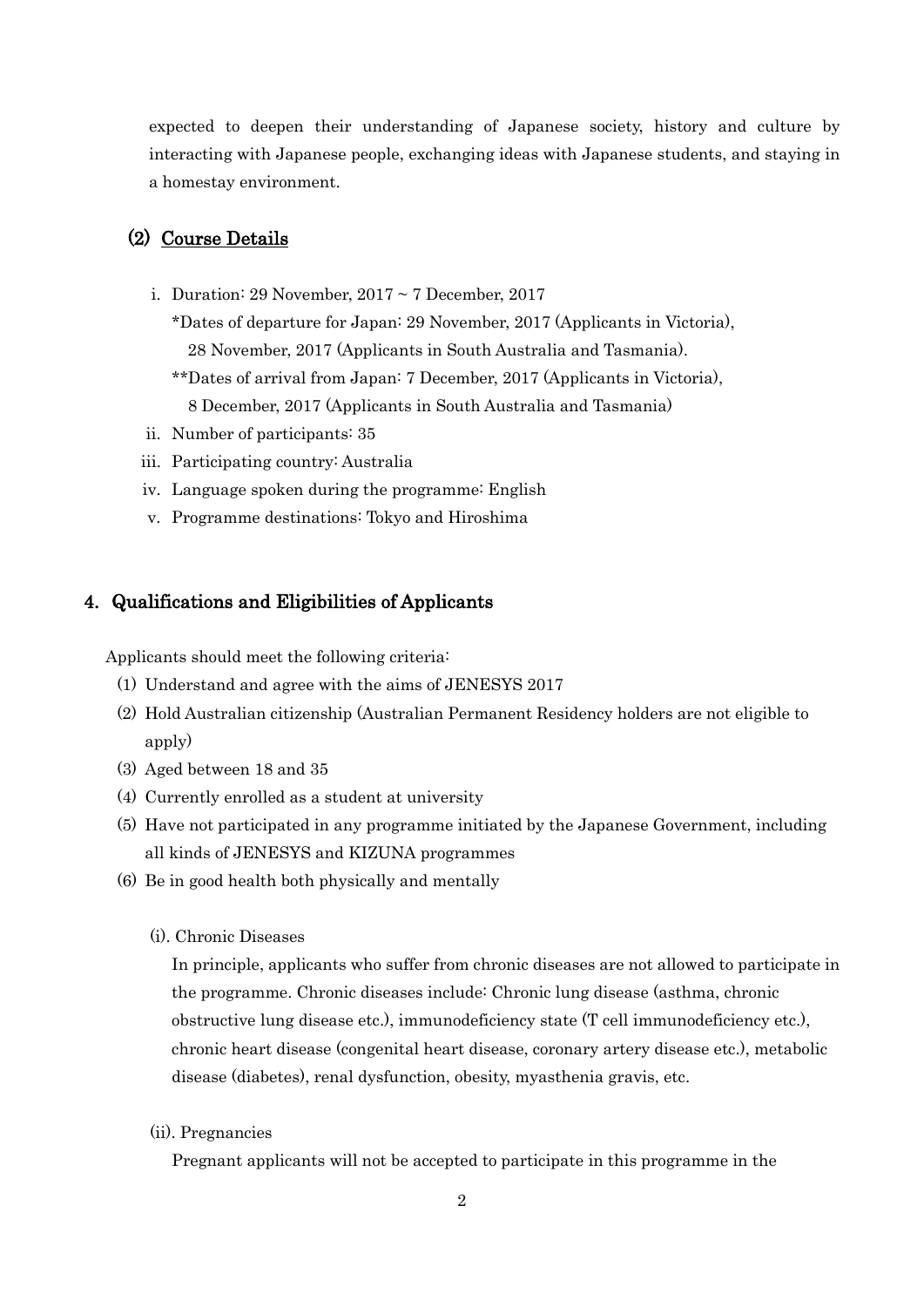interests of the applicant's health.

(iii). Body Temperature

If a participant's body temperature is  $38.0^{\circ}$  or higher on the day of departure, he/she will not be able to depart for Japan and will not be eligible to join in the Invitation Programme in Japan.

\*Additional consideration will be given to applicants who are:

- (i). Engaged in activities which are related to Japan, Japanese culture and etc.
- (ii). Learning Japanese
- (iii). Majoring in Japan-related studies

## 5. Selection Procedure for applicants in Victoria, South Australia, and Tasmania

All of the following application documents should be submitted to the Consulate-General of Japan in Melbourne *electronically by AEST 9:00am on Monday 16 October 2017 to* [kumiko.toyama@mb.mofa.go.jp](mailto:kumiko.toyama@mb.mofa.go.jp) 

#### (1) JENESYS 2017 Application Form

This form must be completed electronically.

Physically sign the form after reading the "Declaration", "Agreement of the Application Guidelines for JENESYS 2017", and "Agreement of the Use of Personal Information" sections and send the signed copy together with the form via email.

#### (2) Passport Size Photo

Place a passport size photo, taken within the last 3 months in the space provided on the Application Form. A digital photo is accepted but it must be a passport style photo. Please note that selfies or photos without a plain background will not be accepted.

#### (3) Scanned copy of the Applicant's Passport

A scanned copy of the photo page of the applicant's passport.

\*If an applicant does not have a valid passport, he/she must immediately obtain a passport and submit a scanned copy of the photo page as soon as he/she is selected to participate in this programme.

#### Notes:

\*Applicants from universities located in the Victoria, South Australia, or Tasmania must submit their applications to the Consulate-General of Japan in Melbourne.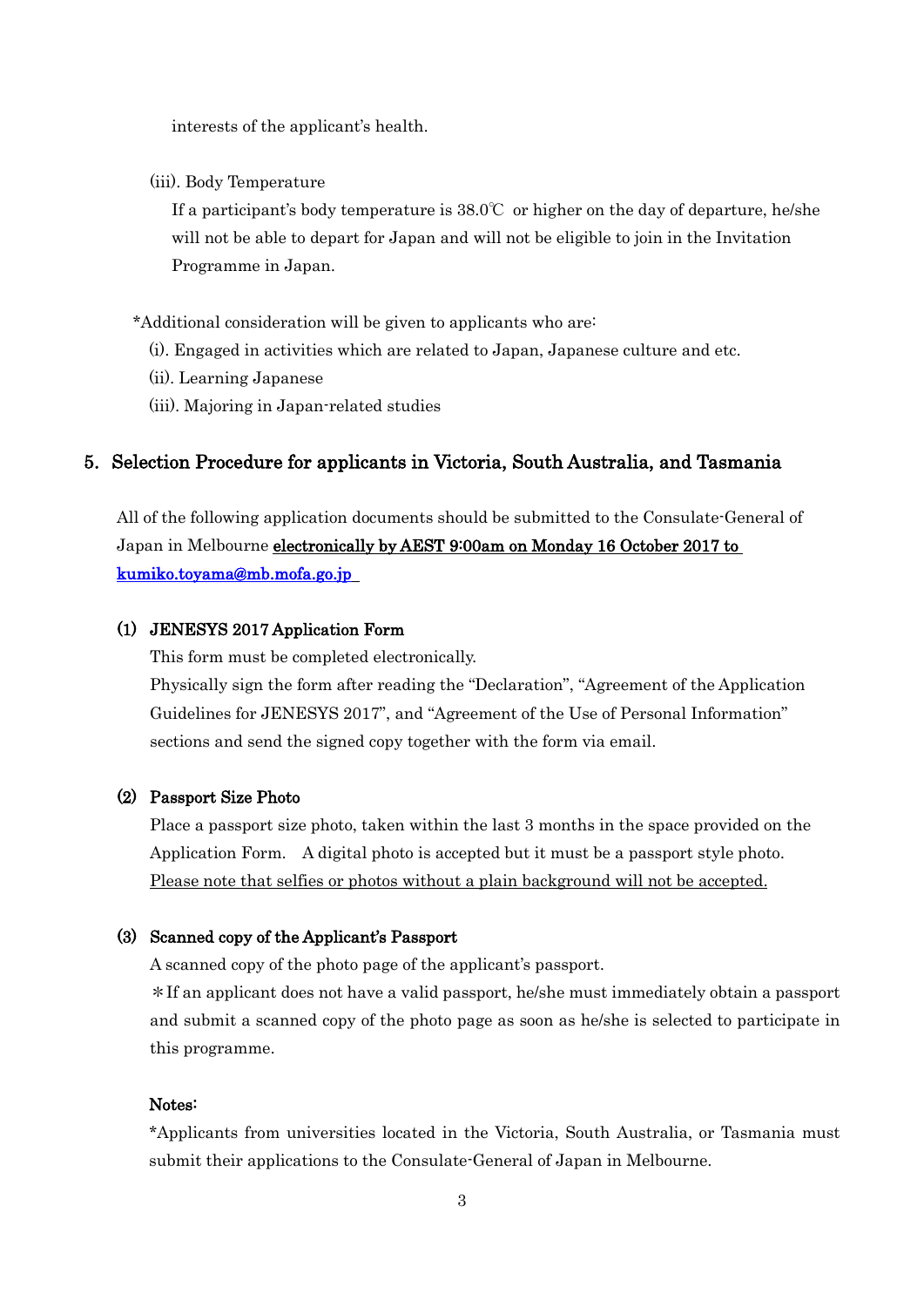\*Please note that all applicants will travel to and from Japan via their designated airport (see p7). Requests to change departure/return points will not be accepted.

\*Please forward all enquiries to [kumiko.toyama@mb.mofa.go.jp](mailto:kumiko.toyama@mb.mofa.go.jp) or phone Mrs Kumiko Toyama on (03) 9677-7824.

\*Please note that successful applicants only will be notified of their results by Wednesday 18 October 2017.

# 6. Participant's Handbook

After notification of selection results, applicants will be provided with a tentative schedule for the programme and a Participant's Handbook for JENESYS 2017. The handbook will be developed by JOCA.

The Participant's Handbook contains an outline of the programme, travel information, and travel tips. The participants are strongly encouraged to read the handbook carefully.

# 7. Post-Arrival Orientation in Japan

After the participants' arrival in Japan, JOCA will hold an orientation session. Topics covered by the orientation session will include:

- (1) An outline of JENESYS 2017
- (2) A programme schedule and
- (3) An introduction to Japanese culture and customs

## 8. Post-Return Activities and Questionnaires

One aim of the programme for participants is to share their experiences and knowledge acquired in Japan with friends, family, and people in their local community in various ways including social media, in order to disseminate that knowledge of Japan and its culture. Participants are required to proactively publicise the experiences and knowledge they acquired in Japan during the programme and report such activities to the Consulate-General of Japan in Melbourne. In addition, after returning from Japan, each participant must complete and submit several questionnaires relating to their experiences on the programme and may be requested to attend related events and/or information sessions by the Consulate-General of Japan in Melbourne.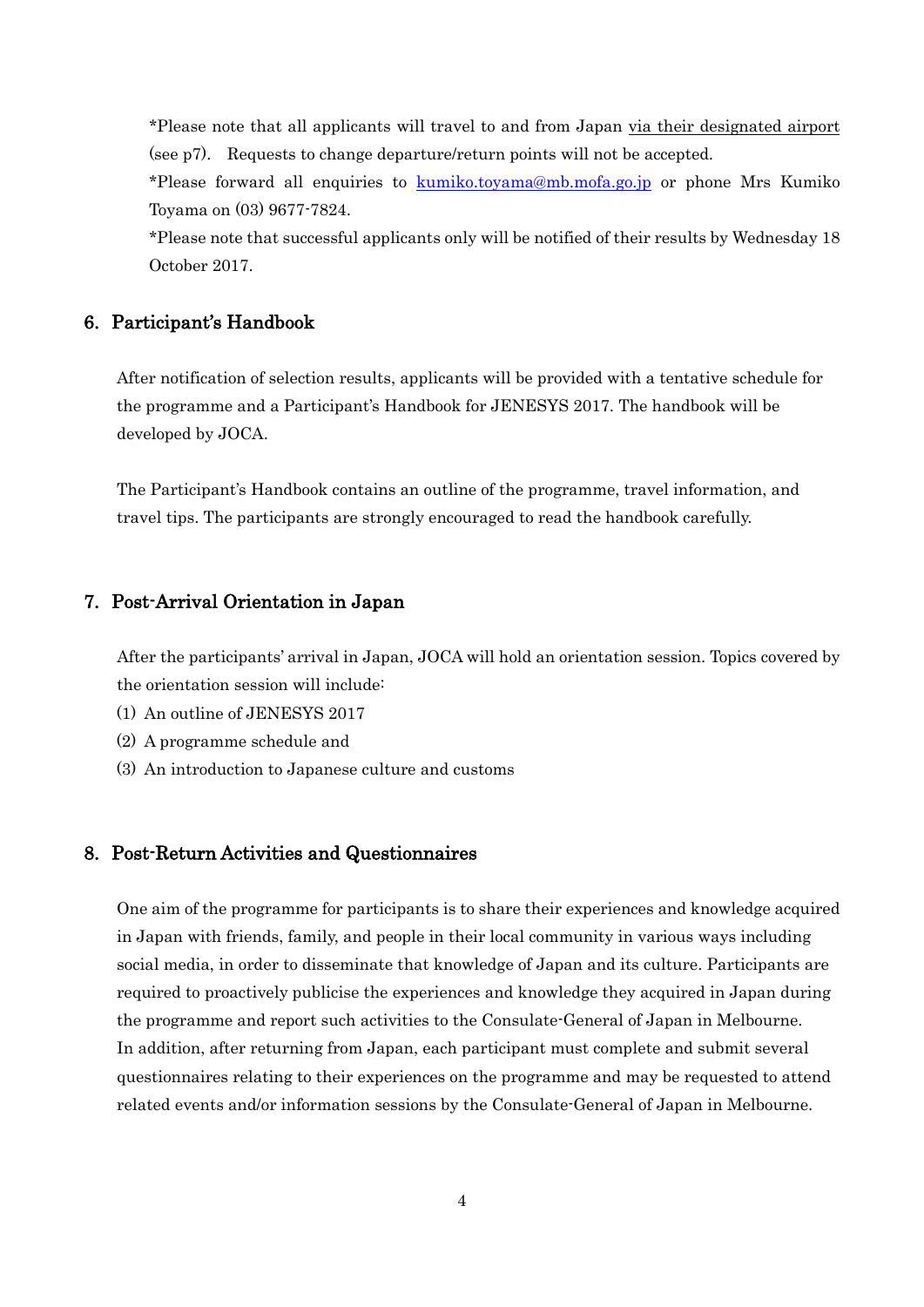# 9. Terms and Conditions

- (1) Arrangements and Expenses Covered by the Programme.
- $\triangleright$  Return economy class airfare from the designated airport (see p7) to Tokyo
	- \* Excess baggage charge will be borne by the participants.
	- \* The airports for departure and arrival will be arranged and cannot be changed.
	- \* Participants are required to cover transport expenses when travelling to and from their designated airport in Australia.
	- Overseas travel accident insurance
		- \* Please note that the insurance does not cover various conditions including chronic diseases, dental procedures and pregnancy. Participants will be liable for such costs.
	- Accommodation in Japan
	- $\triangleright$  Transportation in Japan
	- $\triangleright$  Meals in Japan
		- \* No cash allowance will be provided to participants or supervisors.
		- \* Participants are expected to cover expenses relating to matters such as passports and vaccination, as well as transport, accommodation and dining costs associated with traveling to their designated airport in Australia. Participants are advised to bring spending money for the purchase of items for personal use.
	- (2) Prohibited Actions

Participants will not be allowed to do the following:

- $\triangleright$  Remain in Japan after the programme's conclusion
- $\triangleright$  Change the flight designated by the programme
- $\triangleright$  Change accommodation designated by the programme
- $\triangleright$  Be accompanied by someone not participating on the programme
- $\triangleright$  Leave the programme before its conclusion
- $\triangleright$  Travel to a third country when flying to or from Japan
- (3) The following conditions will apply in Japan:
	- $\triangleright$  The programme schedule is to be followed strictly, therefore participants will not have time to meet friends or relatives in Japan during the programme.
	- $\triangleright$  Participants will be accommodated in twin or triple rooms during their stay in Japan.
	- $\triangleright$  JOCA will try to satisfy special dietary requirements, however, please be advised that this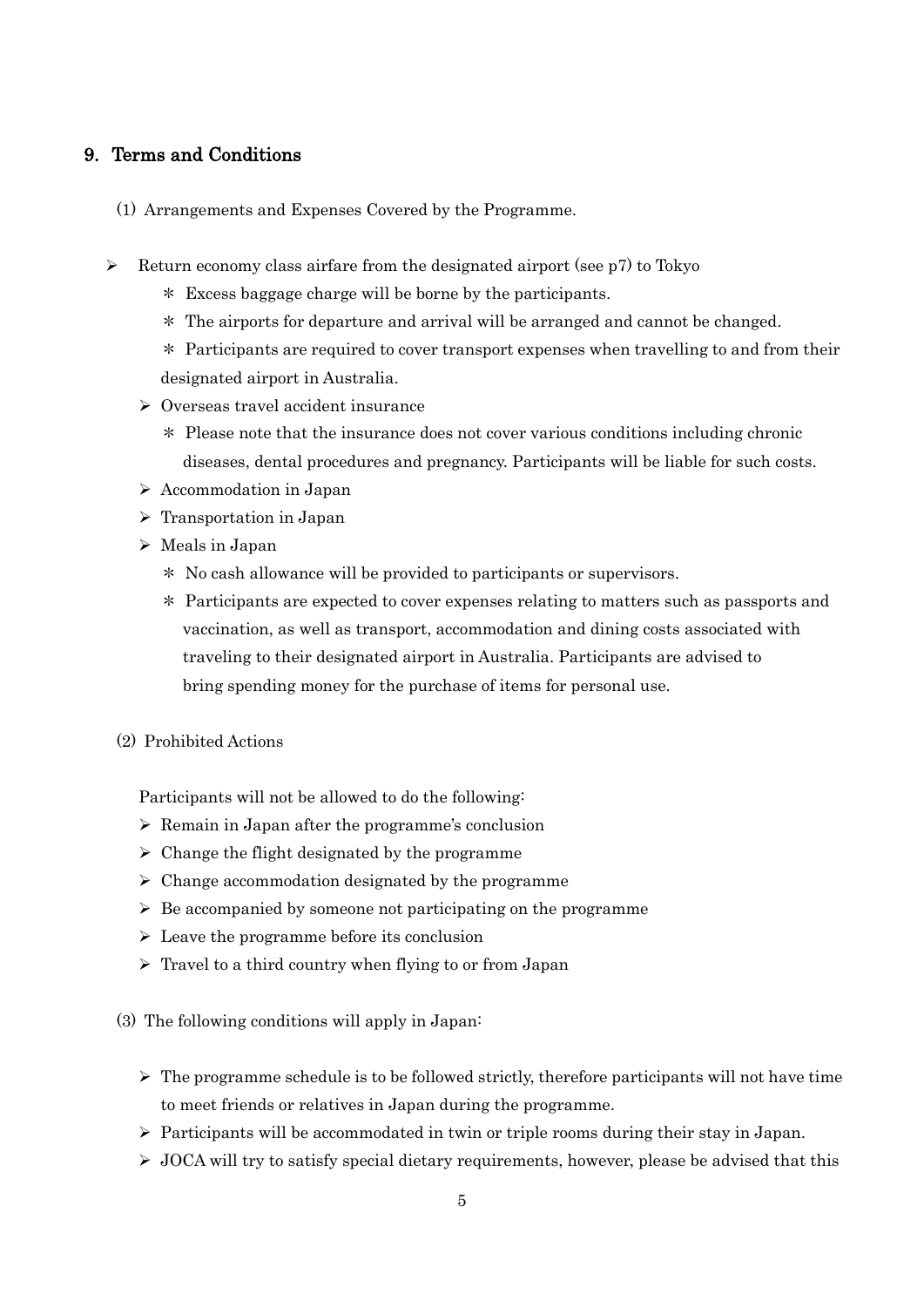may not always be possible.

#### (4) Compliance with Japanese Laws and Regulations

During the programme, participants must respect Japanese laws and regulations, and offenders will be subject to normal penalties under the Japanese law.

Any legal dispute relating to this programme between a participant and the Japanese Government or JOCA should be governed by and construed in accordance with the domestic laws of Japan, without regard to principles of conflicts of laws, and should be subject to the exclusive jurisdiction of the applicable courts in Japan.

#### (5) Responsibilities of JOCA

All participants agree to indemnify JOCA and its staff and the Japanese Government from any and all claims, demands, and liabilities for injury or illness incurred as a result of a participant's conduct, where that conduct does not comply with posted rules or warnings, or for loss or damages to property due to accident, theft, crime or any other reason.

#### 10. Personal Information Protection Law

Personal information collected under the JENESYS 2017 programme, including photographs and videos taken by JOCA staff during the programme, shall be managed in compliance with Japan's Personal Information Protection Law.

JOCA may provide personal information to travel agencies, publishers, cooperating organisations, schools, and host families, in order to operate and report on the programme. Personal information will not be used for any other purpose.

The disclosure of personal information to JOCA is at the sole discretion of the participants. If a participant does not agree to make their personal information available, please be advised that it may cause difficulties in the operation of the JENESY 2017 programme. JOCA asks for your understanding and requests your consent for the provision of personal information.

# 11. Enquiries (only by participants)